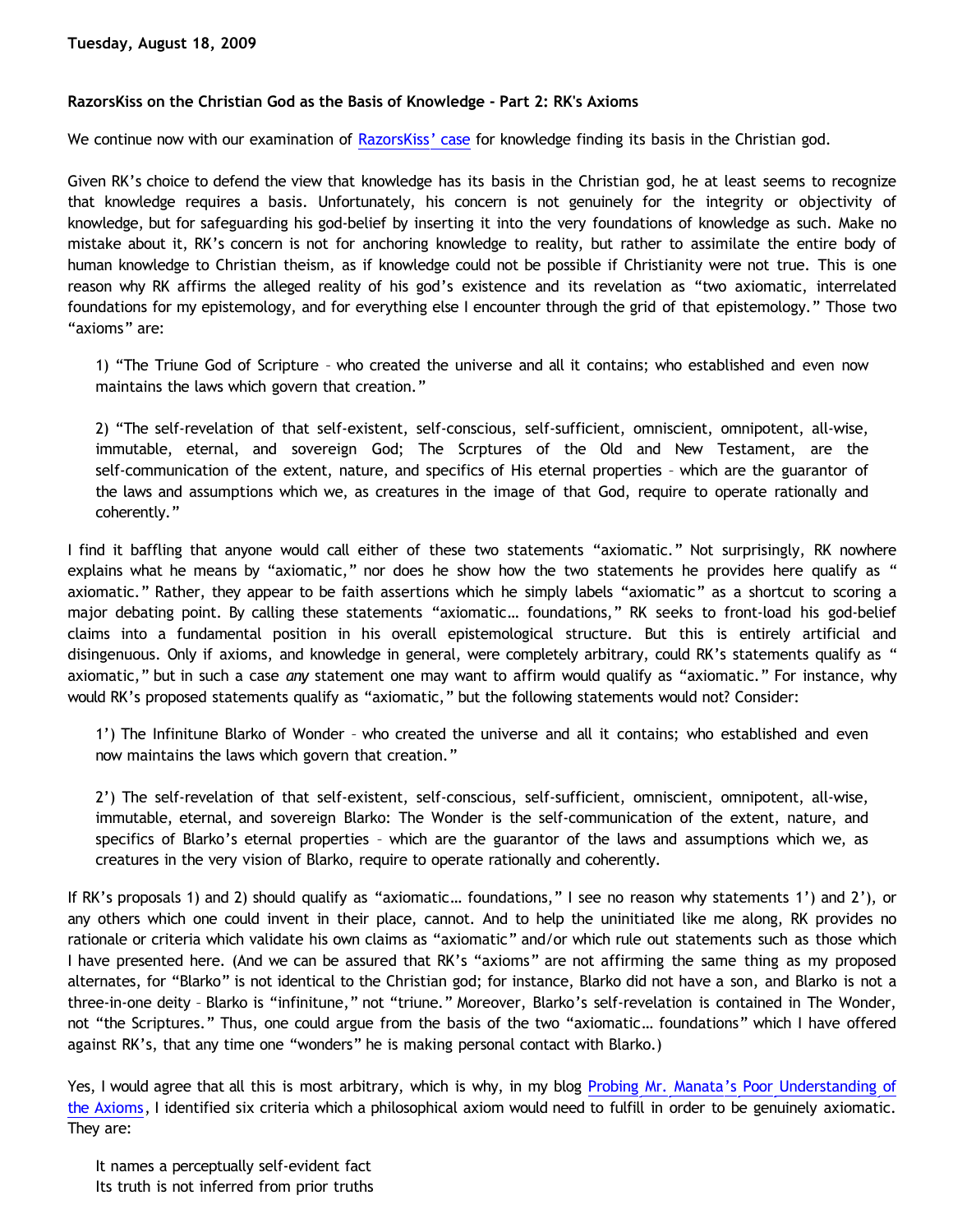Its truth is conceptually irreducible Its truth is implicit in all perception Its truth is implicit in all knowledge and any statement Its truth must be assumed even in denying it

RK's proposed "axiomatic, interrelated foundations" fail to provide knowledge with a starting point which is:

- objective
- conceptually irreducible
- perceptually self-evident
- undeniably true
- universal

My examination below shows why RK's proposed "axioms" lack these qualities which legitimate axioms possess:

**1) Objective:** Genuine axioms need to be objective. However, by appealing to the "sensus divinitatus," RK concedes that his axioms are *not* objective. Objectivity is intentional conformity to the primacy of existence. In his [Rebuttal](http://razorskiss.net/wp/2009/08/08/debate-transcript/) to RK, Mitch LeBlanc explained why "the Christian worldview has denied the metaphysical primacy of existence," which means that, as a worldview, Christianity is fundamentally at odds with the very basis of objectivity. RK's need to appeal to the "sensus divinitatus" confirms this, as my discussion of this alleged faculty in [Part I](http://bahnsenburner.blogspot.com/2009/08/razorskiss-on-christian-god-as-basis-of.html) demonstrates. If that which RK identifies as the basis of knowledge is not objective, then his account for knowledge should be rejected, for it can only lead to subjectivism. Since this is what his "two axiomatic, interrelated foundations for epistemology" in fact do, his case for the thesis that the Christian god is the proper basis for knowledge is doomed.

**2) Conceptually Irreducible:** To qualify as an axiom, a statement must at minimum be conceptually irreducible. Unfortunately, RK's two proposed "axioms" are, to put it plainly, loaded to the hilt with prior assumptions, sub-assumptions and notions which themselves would need to be defined in terms of prior concepts in order to have any meaning at all. Thus they are not conceptually irreducible. Notice how, in RK's first "axiom," he needs to qualify his god as "Triune" (a concept which must be defined in terms of more fundamental concepts) and as belonging to "Scripture" (another concept which must be clarified by reference to prior concepts). RK's axiom identifying his god also points to achievements in its career (it "created the universe and all it contains," and "established and even now maintains the laws which govern that creation"), which are specified in his axiom. These notions are not themselves axiomatic in nature, since they are not conceptually irreducible notions. To have meaning, they need to be defined in terms of more fundamental concepts.

Similarly in RK's second "axiom," the notion of "revelation" is not a conceptually reducible idea. It must be defined in terms of prior concepts. The abundant verbiage of RK's second "axiom" by itself indicates how much qualification is required to specify what it is supposedly identifying, which only tells us that it *cannot* be conceptually irreducible. Notions like "self-revelation," "self-existent," 'self-conscious," "self-sufficient," "omniscient," "omnipotent," " all-wise," "immutable," "eternal," and "sovereign," are not conceptually irreducible ideas, and this we can know because they need to be clarified by definitions which make use of prior concepts.

All of RK's qualifications, which are rampant throughout the content of his proposed "axioms," can only invite further elaboration, because they contain a vast assortment of underlying presuppositions, which only means that they are not and cannot be conceptually irreducible. According to RK, even the notion "God" has a definition. This becomes evident in his defense against the proposal that his supernatural object of worship might be deceiving him, a question which LeBlanc raises in the cross-interrogation session of the debate. RK rejects this proposal on the basis that it "redefines" the Christian god. You cannot "redefine" something unless it is already supposed to have a definition in the first place (even though definitions pertain to concepts, and from what I understand "God" is supposed to be a supernatural being, not a concept). Genuinely axiomatic concepts are in fact conceptually irreducible in that their definitions are not in terms of prior concepts, but *ostensive* in nature, i.e., by pointing to something and saying "that's what I mean." The definition of the notion of a god cannot be ostensive since gods are supposed to be imperceptible. You cannot indicate something that you cannot perceive by pointing to it.

**3) Perceptually Self-Evident:** An axiom identifies a fact which is perceptually self-evident. But the final point in the discussion of the previous point indicates that RK's "axioms" fail to meet even this qualification. RK's "axioms" do not identify anything that is perceptually self-evident. Christians are always reminding us that their god is immaterial, non-physical, supernatural, invisible, beyond the reach of man's senses. RK indicates no differently. We do not *see* RK's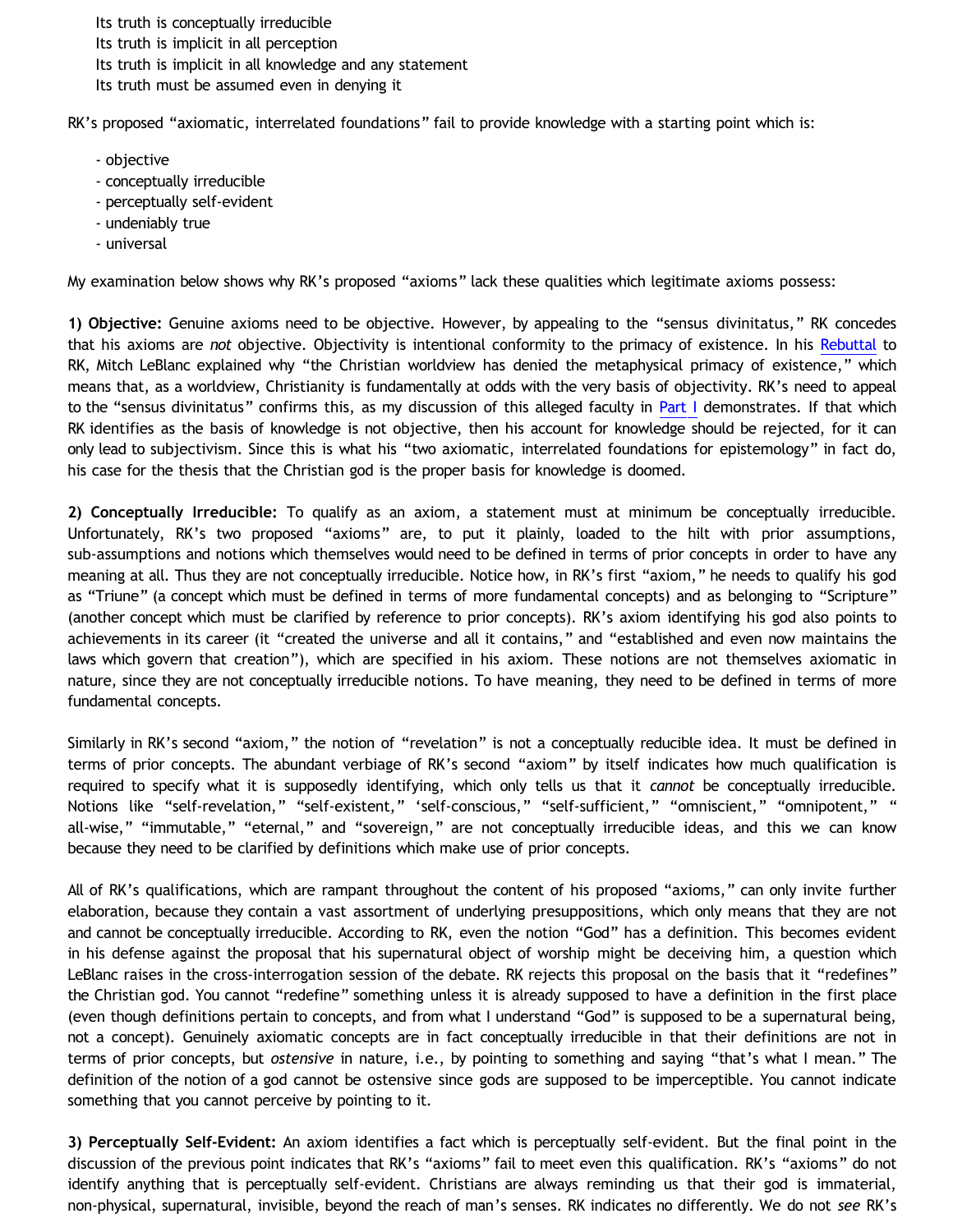god, we do not *hear* it, *touch* it, *taste* it, and thank goodness we do not *smell* it. If it were the case that RK *did* think his god were accessible to our sense organs, he would not need to make appeals to the so-called "sensus divinitatus," which he describes as an "internal 'sense'" through which he claims (along with everyone else) to have awareness of his god somehow. In fact, however, even though he claims to be in possession of this mystical faculty through which he receives transmissions from the divine, RK acknowledges that he really gets his information about his god from a storybook. In a response to a question from LeBlanc, RK stated:

Scripture states that God is good, that He is Almighty, that He is a God of order, not confusion, and that He knows even the thoughts of men (as well as the entirety of His creation) when He "knows all things". The Created order attests to these things as well, in a lesser, and more inferential way.

Here RK confirms my point that the alleged truth of his "axioms" is not perceptually self-evident, for not only does he need to learn what he "knows" about his god by reading from a storybook, when it comes to learning about his god from what it allegedly made (e.g., the natural world), he must still rely on *inference*. Knowledge that is inferred is not perceptually self-evident. Genuine axioms are not inferred from prior truths or from facts which we discover through perception; on the contrary, axioms identify facts which are themselves perceptually self-evident. So RK's "axioms" fail this criterion of what an axiom should be.

**4) Undeniably True:** The truth of an axiom must be undeniable. Specifically, it should be obvious that the truth of an axiom must obtain in order for one to deny it, dispute it, evade it, or simply wish it were otherwise. Thus, to deny an axiom (a real axiom) results in immediate contradiction. There's certainly no obvious contradiction between having knowledge of the world and denying the existence of RK's god. There is no obvious contradiction between having awareness of objects which exist in the world and concluding that god-belief (including RK's) is irrational. In fact, in order to "know" RK's god, we need to *imagine* it behind everything we know about the world – as Van Til puts it:

Looking about me I see both order and disorder in every dimension of life. But I look at both of them in the light of the Great Orderer Who is *back of* them. [\(Why I Believe in God](http://www.reformed.org/apologetics/index.html?mainframe=/apologetics/why_I_believe_cvt.html), emphasis added)

Van Til makes it clear here that he must actively *imagine* his god existing "back of" everything he perceives and experiences in the world. Nothing in reality requires us to do this, even the fact that some people have adopted Van Til' s habit of imagining his invisible god lurking behind the scenes everywhere as a result of their confessional investment. Consequently, since the imaginary is not real, there can be no contradiction whatsoever between having knowledge of what is genuinely real and denying the alleged "truth" of what some people can only imagine. Thus RK's "axioms" fail to meet this requirement of what an axiom must be.

**5) Universal:** To qualify as an axiom, a statement must, in addition to the above criteria, identify a truth which is [universal](http://bahnsenburner.blogspot.com/2009/06/demystifying-universality.html). To test this, we must ask whether its truth is implicit in all perception and throughout the sum of our knowledge. Rk's "axioms" are not implicit in all perception and throughout our knowledge. When we perceive a rock, a tree, or a skyscraper, we are not perceiving something which is supernatural, infinite, non-physical, transcendent, etc. When we identify these objects and integrate them into the sum of our knowledge, there is nothing implicitly supernatural, infinite, non-physical or transcendent about them. Even if RK wanted to claim that we can *infer* an origin to these objects which is allegedly supernatural, infinite, non-physical or transcendent, this would not make his proposed axioms universal in their scope of reference. RK's god and its revelation, to which his proposed axioms refer, could at best be *specific* things, and consequently statements denoting their alleged reality could at best be considered *specific* truths - i.e., truths pertaining to specific things, not truths which pertain universally, i.e., which apply to everything which exists.

Curiously, Greg Bahnsen affirms that specific "truths" such as RK proposes in his "axioms" are philosophically insufficient to render one's experience intelligible. He writes:

if one does not begin with some such general truths (universal) with which to understand the particular observations in one's experience, those factual particulars would be unrelated and uninterpretable – i.e., " brute." (*Van Til's Apologetic: Readings & Analysis*, p. 38n.10)

Since RK begins with *specific* suppositions rather than *universal* truths, the "factual particulars" of RK's experience must, according to Bahnsen, be "unrelated and uninterpretable – i.e., 'brute'." This means that RK's proposed axioms are at odds with presuppositionalism's own stated position (for how could Greg Bahnsen be wrong?). Moreover, statements which Bahnsen makes in his thick tome (cf. p. 466) suggest that the celebrated popularizer had a low opinion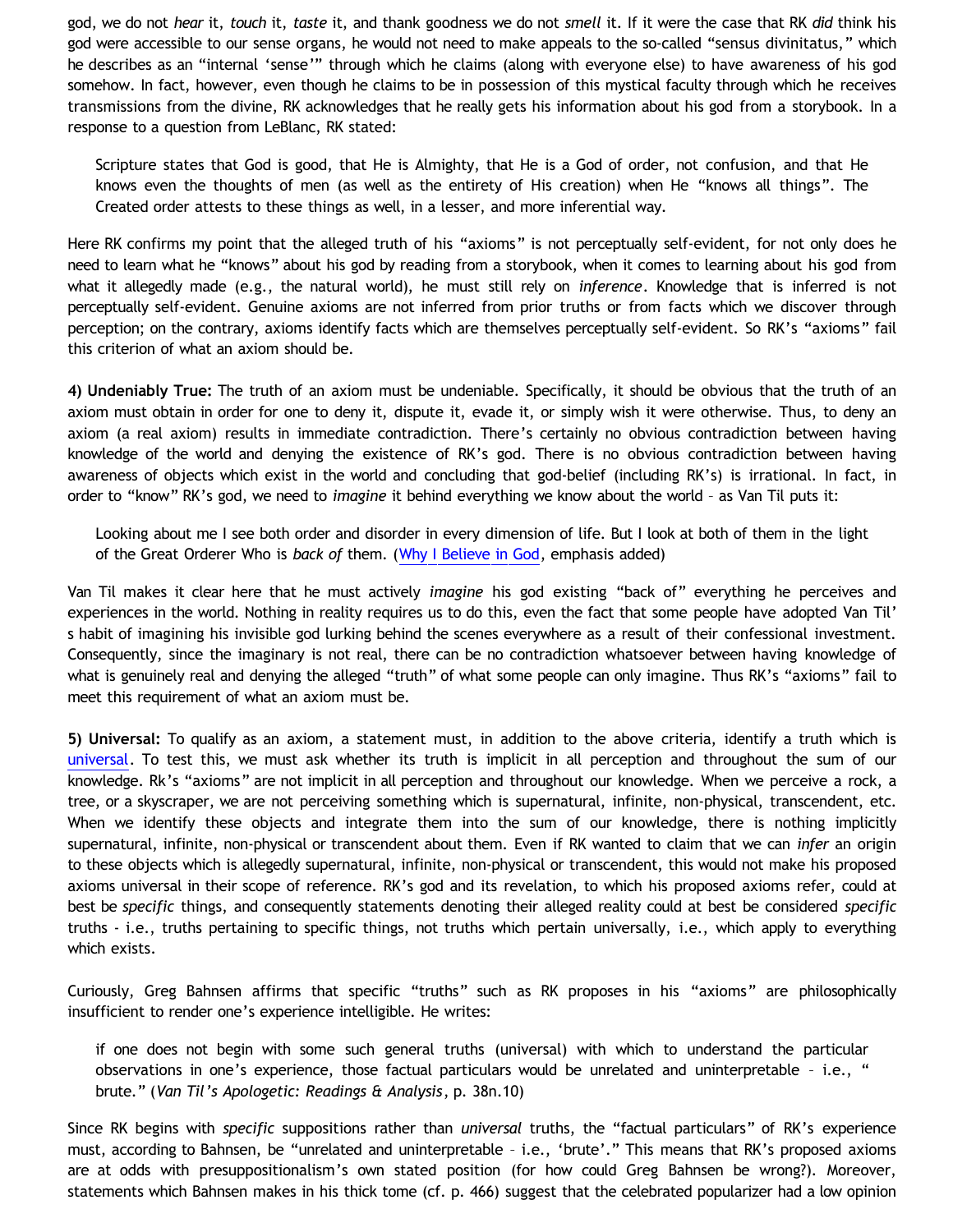of axioms, chiding his mentor's rival Gordon Clark for affirming "unprovable" axioms which are thereby "dogmatically posited" and consequently leading Clark to "a fideistic stance that precludes the apologist from offering the unbeliever rational grounds for believing the Christian's presupposition." Of course, there are no "rational grounds for believing the Christian's presupposition," and RK's designation of his two statements as "axiomatic, interrelated foundations" of his epistemology is consistent with this. By calling them "axioms," RK concedes that he does not establish their supposed truth by argument. Since they are proposed as axioms, they must be accepted at face value, without the benefit of informing concepts or supporting argument, essentially for no reason at all.

By affirming the statements he proposes as "axioms," RK undermines the credibility of the position he seeks to defend with respect to identifying the proper basis of knowledge. His proposed "axioms" fail to meet each of the requirements of a legitimate axiom, and thus prove insufficient to serve as the basis of knowledge.

It must be borne in mind that the task of axioms is to *anchor* all of one's knowledge to reality. RK and other presuppositionalists speak of "grounding" knowledge. But grounding it to what? They will say that their worldview's foundations ground knowledge to "Truth. But it cannot do this reliably if their worldview blurs the fundamental distinction between reality and imagination. Moroever, their foundations are to be rejected if they depend on confusing the imaginary with reality, as we have seen.

The opposite of anchoring knowledge to reality is allowing the mind to detach its contents from what is real and consequently confusing the arbitrary with the real, thus treating the arbitrary as a substitute for the real. The Christian worldview invites such confusion by failing to address the question of the proper relationship between the subject of consciousness and its objects. By failing to address this question, a question which pertains to the most fundamental relationship in all philosophy, a relationship which is present in all philosophical inquiry, the Christian worldview fails to equip its adherents with the cognitive equipment needed for identifying the very basic distinction between the real and the imaginary. Consequently, by blurring this fundamental distinction, the believer is philosophically disabled when it comes to the task of discriminating the imaginary from the real, the subjective from the objective, the arbitrary from the factual.

## **The Objectivist Axioms**

To correct this misuse of one's own mind, an individual needs to grasp the distinction between the activity of his consciousness and the objects of his consciousness *explicitly*. The Objectivist axioms of 'existence', 'consciousness' and 'identity' empower a mind to do just this. Moreover, the Objectivist axioms meet each of the criteria identified above.

**1. Objective:** The Objectivist axioms are objective because they identify facts which obtain independent of anyone's knowledge, preferences, evasions, imagination, wishes, fits or tantrums. The concept 'existence' denotes everything which exists, including everything one perceives as well as the faculty by which he perceives. The units of the concept ' existence' exist independent of any individual's conscious activity. The concept 'consciousness' denotes the faculty which perceives, and this faculty exists even if one denies it, prefers that it did not exist, seeks to evade it, imagines that it does not exist, wishes otherwise, etc. To deny, prefer, seek, imagine and wish are all activities of consciousness. So consciousness would be a precondition to these actions. The concept 'identity' denotes the nature of anything which exists, including both the subject as well as the objects of consciousness. To exist is to be something, to be something specific, to have identity. A thing (including one's own consciousness) has identity independent of anyone' s awareness, knowledge, wishes, preferences, imagination, desires, etc. A tree's nature qua tree does not change even if one wishes it were a fireplace, or imagines that it does not need to be felled in order to be turned into firewood.

**2. Conceptually Irreducible:** The concepts of 'existence', 'consciousness' and 'identity' are conceptually irreducible. They are not defined in terms of prior concepts. What prior concepts could possibly inform them meaningfully, and to what would those concepts refer? Since concepts are the mind's means of identifying things which exists, the facts which the axioms of existence, consciousness and identity denote are already implicit in the very act of identifying anything. To identify something genetically presupposes that at least something exists (e.g., a subject and any objects of which it is aware), that one is aware of what he is trying to identify (even if his identification is incorrect), and that the thing which he is trying to identify has an identity which can be identified, i.e., that it is distinct from anything else in his awareness. So any act of consciousness implies the validity of these concepts, and any attempt to define these concepts by means of more fundamental concepts would require that these prior concepts be formed by a conscious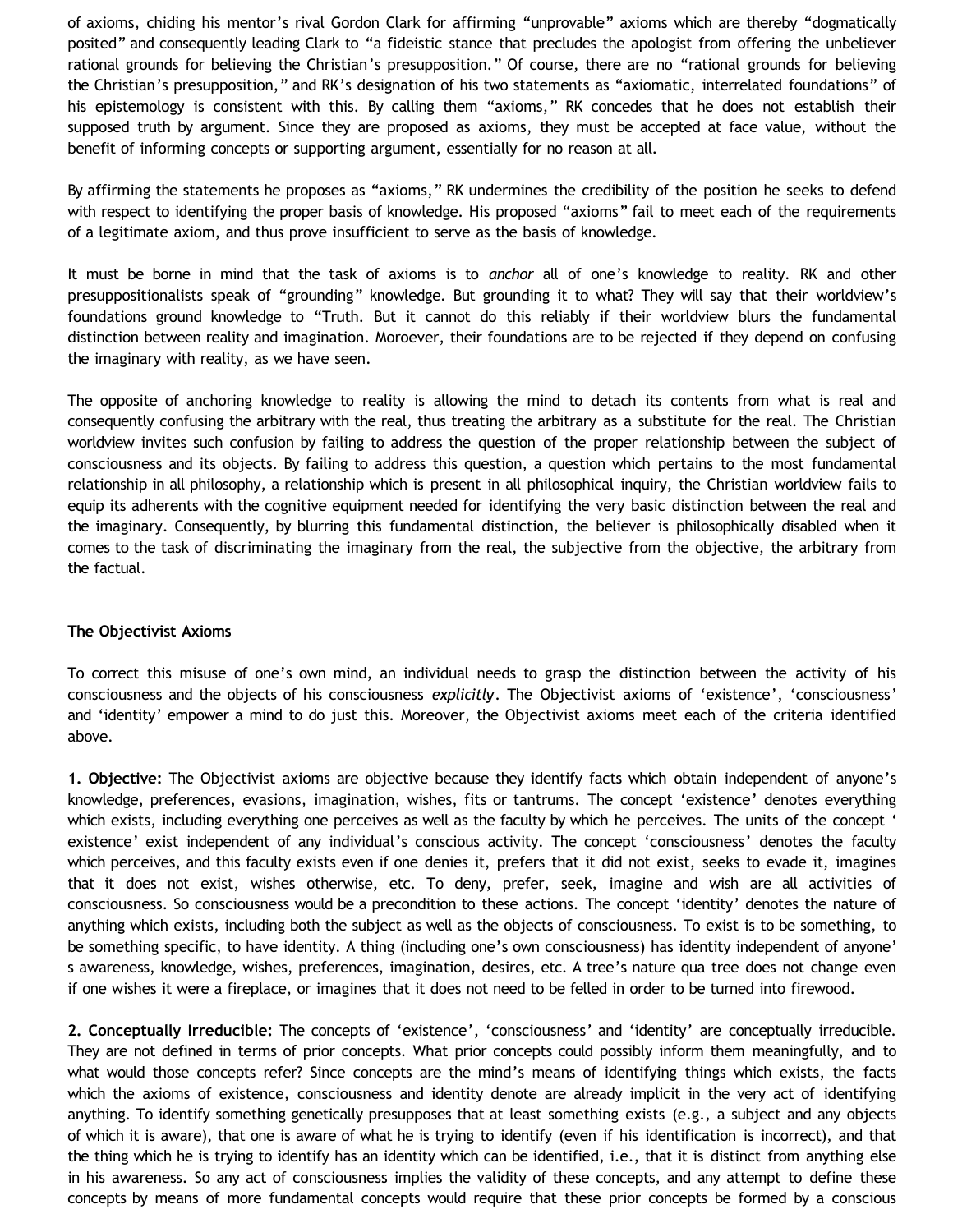process of identifying things which exist. But this would be cognitively redundant.

**3. Perceptually Self-evident:** The concepts of 'existence' and 'identity' denote facts which are perceptually self-evident, and the concept 'consciousness' denotes the faculty which perceives. The concept 'existence' is the widest of all concepts, in that it includes everything that exists. Epistemologically, this begins with the objects which we directly perceive, and in this way the concept 'existence' denotes a perceptually self-evident fact. When you see a tree, for instance, you do not need to construct a proof to demonstrate that it actually exists; you see it directly, you are aware of it as an existent through immediate, firsthand means. The concept 'existence' includes the tree which you see with your own eyes, as well as all other trees which exist, have existed, and will exist. It is that wide in its scope of reference. Even if the believer claims that his god is a "concrete universal," as Van Til did in regard to the god he worshipped, he would still have to concede that the concept 'existence' is wider than his "concrete universal," for on his view the concept 'existence' would have to include everything distinct from his god as well as his god. Moreover, since there are no degrees of existence (where one thing exists "more" or "less" than something else), since something either exists, or it does not, there is no justification for pitting one kind of existence against another (e.g., " immaterial existence" vs. "material existence," or "absolute existence" vs. "contingent existence") at the fundamental level of an axiom. Additionally, since identity is concurrent with existence (to exist is to be something), when we perceive an object, we perceive it as distinct from other objects which we perceive. In this way, the concept 'identity' denotes a perceptually self-evident fact. And although we do not perceive our conscious activity with our senses, we are aware of it directly through introspection, and since we need consciousness in order to perceive anything, it comes along for the ride.

**4. Undeniably True:** The axioms of existence, identity and consciousness are also undeniably true. Specifically, they have to be true in order for one to question them. Leonard Peikoff presents an elegant illustration, in the form of a mock dialogue in which the defender of these axioms assumes for the sake of argument that they are false, in order to show how they are in fact inescapably true and fundamental, even in an attempt to deny their truth:

A. "Your objection to the self-evident has no validity. There is no such thing as disagreement. People agree about everything."

B. "That's absurd. People disagree constantly, about all kinds of things."

A. "How can they? There's nothing to disagree about, no subject matter. After all, nothing exists."

B. "Nonsense. All kinds of things exist. You know that as well as I do."

A. "That's one. You must accept the existence axiom even to utter the term 'disagreement'. But, to continue, I still claim that disagreement is unreal. How can people disagree, since they are unconscious beings who are unable to hold ideas at all?"

B. "Of course people hold ideas. They *are* conscious beings – you know that."

A. "There's another axiom. But even so, why is disagreement about ideas a problem? Why should it suggest that one or more of the parties is mistaken? Perhaps all of the people who disagree about the very same point are equally, objectively right?"

B. "That's impossible. If two ideas contradict each other, they can't both be right. Contradictions can't exist in reality. After all, things are what they are. A is A." (*Objectivism: The Philosophy of Ayn Rand*, pp. 9-10)

So contrary to what detractors of Objectivism's foundations intend, their denials of the axioms only confirm their truth, since they would need to be true in order for them even to contemplate denying them. Even though this kind of reaction is common among Objectivism's detractors, my question is: Why would someone deny truths which are so obviously true, all the while carrying on as if they were concerned for defending something they call "the Truth"?

**5. Universal:** Lastly, note that, unlike RK's proposed axioms, the axioms of existence, identity and consciousness are universal. This should be most evident in the case of the axiom of existence. The concept 'existence' is the widest of all concepts in that it includes everything which exists. We do not need to know all the objects which it includes, since conceptual awareness does not require omniscience (in fact, [it presupposes non-omniscience\)](http://bahnsenburner.blogspot.com/2007/04/would-omniscient-mind-have-knowledge-in.html). The universality of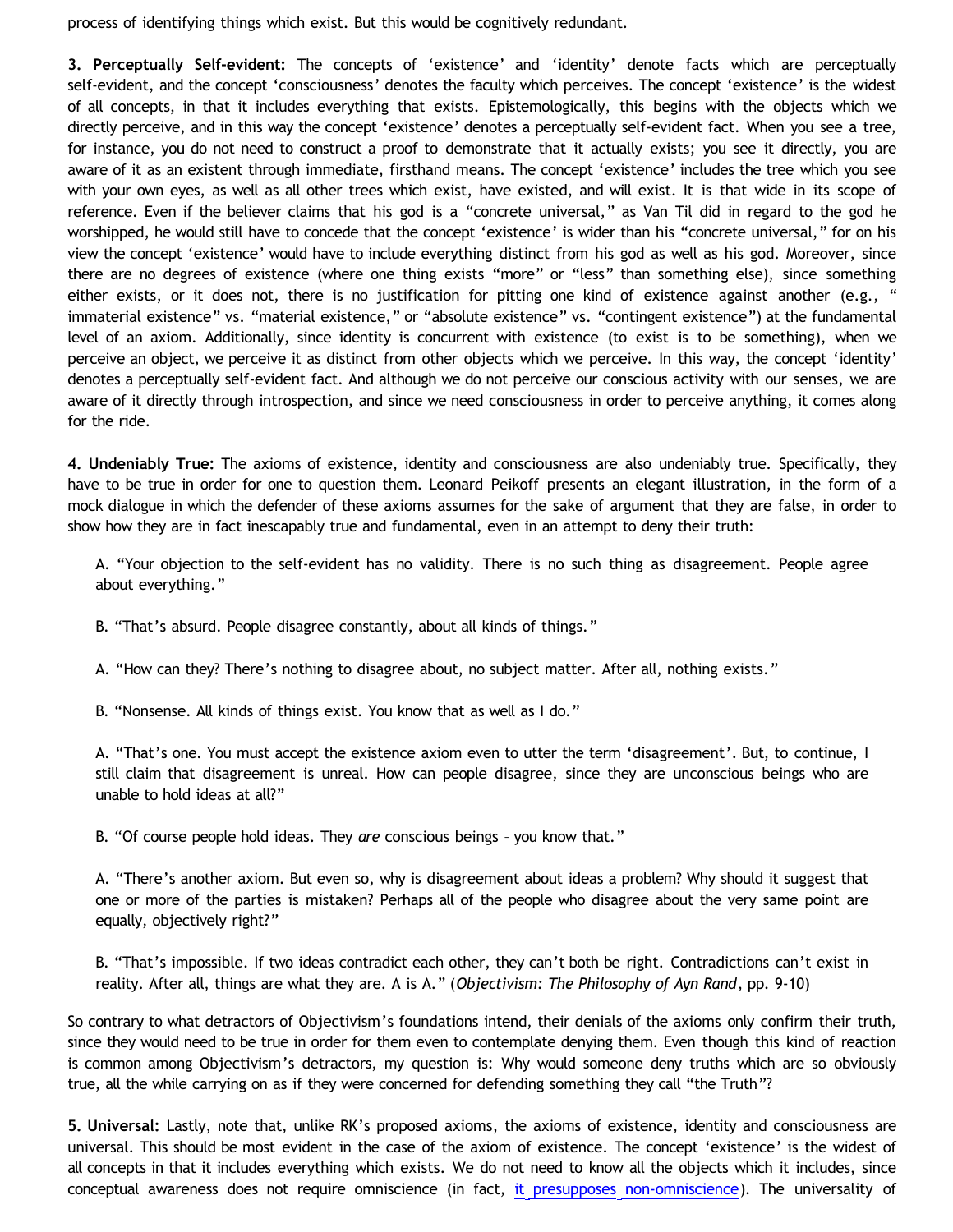concepts is their [open-endedness](http://bahnsenburner.blogspot.com/2009/06/demystifying-universality.html), which allows the mind to include new units into their scope of reference as they are discovered. When a child first forms the concept 'ball', for instance, he does not know how many balls are in existence, nor does he know all the variations in which balls can come. But as he goes through life and discovers new specimens and types of balls, the concept 'ball' allows him to include them as additional units which the concept subsumes. Similarly with the concept 'existence': its open-endedness allows us to include every entity, attribute, action, relationship, etc., which we find in our experience. Moreover, since, as we saw above, identity is concurrent with existence, the same applies to the axiom of identity. This is precisely why the traditional formulation of the law of identity is given as: A is A. The symbol "A" can stand for anything in existence; it does not specify anything other than that it exists (or, in the case of hypothetical or fictional referents, that it is conceivable).

While the concept 'consciousness' is not as wide a concept as the concept 'existence', the axiom of consciousness is universal in the sense that it applies throughout all of one's thoughts, desires, judgments, inferences, emotions, etc. In short, consciousness is universal to our experience. Every time we see a tree, we are engaged in an activity of consciousness. Every time we listen to speech or music, we are engaged in an activity of consciousness. Whenever we think, we are making use of our consciousness. Every time we introspect, we are adding new units to the concept ' consciousness', since what we are focusing our awareness on are new actions of consciousness. It is in this way that the axiom of consciousness is universal.

## **Review**

The upshot is that RK's axioms do not meet the criteria of objective axioms, and thus fail to meet the task of providing objective grounding for knowledge. Moreoever, RK's proposed axioms assume the truth of the Objectivist axioms, thus making use of their truth while simultaneously affirming that "every possible foundation for every way of thinking not in accordance with [the Christian god's] perfect ordinance is utter, absolute folly." Since RK's position actually depends on the truth of the Objectivist axioms, one can legitimately note that RK's position "borrows" from Objectivism, even though RK himself has stated that "any worldview attempting to argue from other than the Christian foundation is, in fact, borrowing from that foundation to do so." Objectivism does not argue from "the Christian foundation," or from the assumption of the metaphysical primacy of consciousness which the Christian worldview assumes. So while it can truly be stated that Objectivism does *not* borrow from Christianity to establish its philosophical foundations, the same cannot be said on behalf of Christianity. The very notion of a god would not be possible without the truth of the Objectivist axioms, but Christianity's foundations deny the truth of the Objectivist axioms while making use of them. RK charges non-Christian worldviews of the very sin his own worldview commits.

RK's "axiomatic… foundations" are actually a mask which he dons so that he can avoid identifying what his actual foundations are. His actual foundations are *emotional* in nature, as the bible itself admits (cf. Proverbs 1:7). RK claims that the foundation of his reason and knowledge is the Christian worldview. But what is the foundation of the Christian worldview? It is not "God exists" or "the Scriptures are the self-revelation of God," as these are *teachings* of that worldview. The question I'm asking is: What is the foundation of the Christian worldview? To discover this, we need to understand the orientation between subject and object in the subject-object relationship assumed by the Christian worldview, for the question of the relationship between a subject and its objects is unavoidable throughout philosophy, including especially in epistemology. The fundamental teachings of the Christian worldview tell us what that orientation between subject and object they assume, so long as one knows what to look for.

It is here, in Christianity's foundations, where we will find, endemic throughout all its teachings, the primacy of consciousness.

For further support on these points, I direct the reader to the following resources:

[The Axioms and the Primacy of Existence](http://bahnsenburner.blogspot.com/2006/12/axioms-and-primacy-of-existence.html) [Theism and Its Piggyback Starting Point](http://bahnsenburner.blogspot.com/2006/07/theism-and-its-piggyback-starting.html) [Reveling in Reversals](http://bahnsenburner.blogspot.com/2006/12/reveling-in-reversals.html) [A Reply to Tennant on Theistic Foundationalism vs. The Objectivist Axioms](http://bahnsenburner.blogspot.com/2008/10/reply-to-tennant-on-theistic.html)